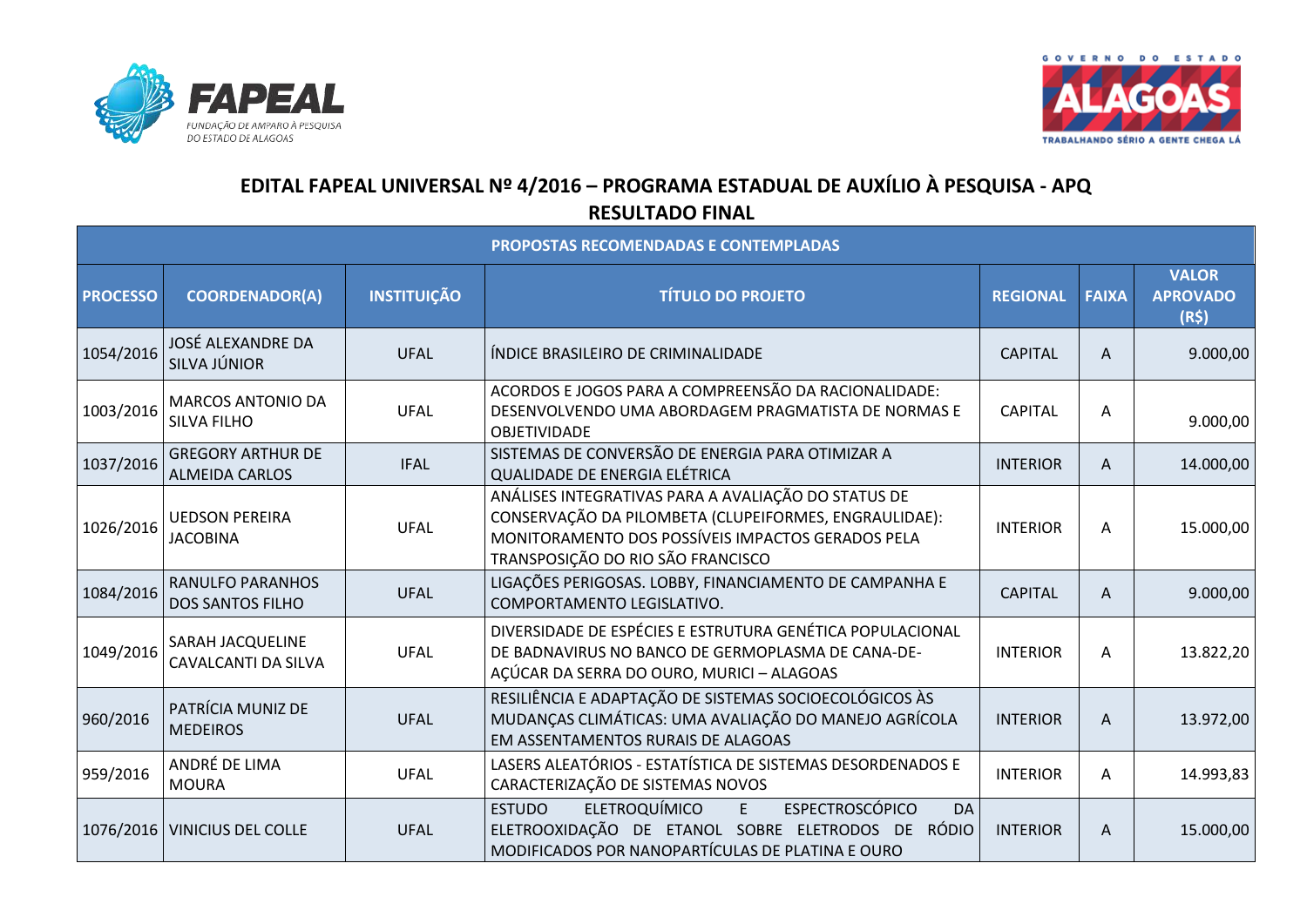



| 1088/2016 | <b>ANDERSON CARLOS</b><br><b>MARAFON</b>               | <b>EMBRAPA</b> | PRODUTIVIDADE E CARACTERIZAÇÃO MORFOFISIOLÓGICA DE<br>GENÓTIPOS DE CAPIM-ELEFANTE E CANA-ENERGIA EM CONDIÇÕES<br>DE DEFICIÊNCIA HÍDRICA                                                                                                  | <b>INTERIOR</b> | A | 14.000,00 |
|-----------|--------------------------------------------------------|----------------|------------------------------------------------------------------------------------------------------------------------------------------------------------------------------------------------------------------------------------------|-----------------|---|-----------|
| 1022/2016 | <b>FLAVIA ROBERTA</b><br><b>BENEVENUTO DE</b><br>SOUZA | <b>UFAL</b>    | LIBERDADE POLÍTICA E FORMAS DE GOVERNO                                                                                                                                                                                                   | <b>CAPITAL</b>  | B | 7.000,00  |
| 958/2016  | ANAEMILIA DAS NEVES<br><b>DINIZ</b>                    | <b>UFAL</b>    | BIÓPSIA HEPÁTICA EM FELINOS VIA AGULHA TRU-CUT (18G X<br>150MM) GUIADA POR ULTRASSONOGRAFIA ABDOMINAL OU POR<br>MINILAPAROSCOPIA UTILIZANDO PINÇA DE BIÓPSIA (3MM)                                                                       | <b>INTERIOR</b> | A | 18.000,00 |
| 739/2016  | <b>CRISTINA AMARO</b><br><b>VIANA MEIRELES</b>         | <b>UFAL</b>    | O HOMEM FALÍVEL DE PAUL RICOEUR                                                                                                                                                                                                          | <b>CAPITAL</b>  | A | 9.000,00  |
| 996/2016  | RAFAEL JOSÉ NAVAS DA<br><b>SILVA</b>                   | <b>UFAL</b>    | USO E OCUPAÇÃO DE TERRITÓRIOS QUILOMBOLAS E IMPACTOS DO<br>DESENVOLVIMENTO NO LESTE ALAGOANO                                                                                                                                             | <b>INTERIOR</b> | A | 13.998,69 |
| 977/2016  | AMARO XAVIER BRAGA<br><b>JUNIOR</b>                    | <b>UFAL</b>    | AS TÉCNICAS DA ARTE DO BARRO EM CAPELA - AL                                                                                                                                                                                              | <b>CAPITAL</b>  | B | 8.000,00  |
| 1071/2016 | REGINALDO JOSE<br><b>PETROLI</b>                       | <b>UFAL</b>    | CARACTERIZAÇÃO MOLECULAR DE FAMÍLIAS COM HIPERPLASIA<br>ADRENAL CONGÊNITA EM ALAGOAS: ESTUDO PILOTO                                                                                                                                      | <b>CAPITAL</b>  | A | 14.000,00 |
| 1097/2016 | ROMILDO DOS SANTOS<br><b>ESCARPINI FILHO</b>           | <b>UFAL</b>    | OBTENÇÃO NUMÉRICA DE PARÂMETROS DE FRATURA<br><b>DE</b><br>CONCRETOS REFORÇADOS POR FIBRAS ATRAVÉS DE TÉCNICAS DE<br>CORRELAÇÃO DE IMAGENS                                                                                               | <b>INTERIOR</b> | A | 13.994,09 |
| 1033/2016 | DIMAS JOSÉ DA PAZ<br><b>LIMA</b>                       | <b>UFAL</b>    | SÍNTESE DE NOVOS MONÔMEROS HÍBRIDOS DE<br>PIRROL/ALARANJADO DE METILA E DE PIRROL/PARA-RED VISANDO A<br>OBTENÇÃO DE POLÍMEROS CONJUGADOS COM PROPRIEDADES<br><b>ELETROCRÔMICAS</b>                                                       | <b>CAPITAL</b>  | A | 13.941,90 |
| 994/2016  | PRISCILA DA SILVA<br><b>GUIMARAES</b>                  | <b>UFAL</b>    | ALTERAÇÕES NA ATIVIDADE DO EIXO ANGIOTENSINA-(1-7)/<br>RECEPTOR MAS CEREBRAL COMO POTENCIAL MECANISMO<br>FISIOPATOLÓGICO DA HIPERTENSÃO ARTERIAL ASSOCIADA À<br>SÍNDROME METABÓLICA: POSSÍVEIS DIFERENÇAS RELACIONADAS AO<br><b>SEXO</b> | <b>CAPITAL</b>  | A | 14.000,00 |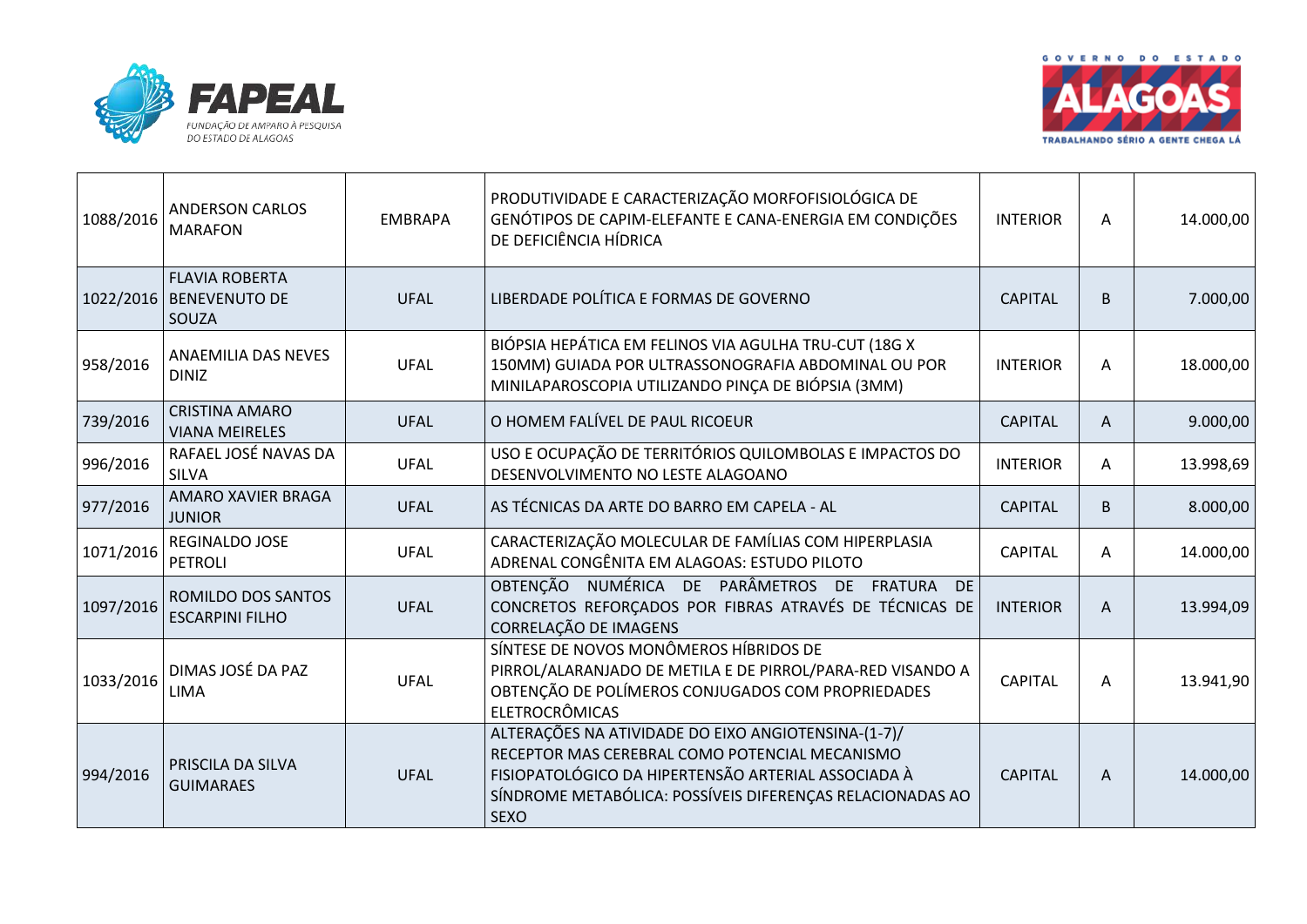



| 975/2016  | PATRÍCIA DE<br>ALBUQUERQUE<br>SARMENTO           | <b>UFAL</b>    | AVALIAÇÃO DO POTENCIAL DE INIBIÇÃO DA FORMAÇÃO DOS<br>PRODUTOS FINAIS DE GLICAÇÃO AVANÇADA (AGES) DE DERIVADOS<br>AMINOGUANÍDICOS EM RETOS DIABÉTICOS                                | <b>CAPITAL</b>  | A | 13.996,67 |
|-----------|--------------------------------------------------|----------------|--------------------------------------------------------------------------------------------------------------------------------------------------------------------------------------|-----------------|---|-----------|
| 1001/2016 | JULIANA CÉLIA DE<br><b>FARIAS SANTOS</b>         | <b>UFAL</b>    | DOENÇA RENAL CRÔNICA EM OBESOS DIABÉTICOS: O PAPEL DO<br>ESTRESSE OXIDATIVO E INFLAMAÇÃO                                                                                             | <b>CAPITAL</b>  | B | 8.400,00  |
| 993/2016  | <b>JULIANA FERREIRA</b><br><b>GOMES DA SILVA</b> | <b>UFAL</b>    | INVESTIGAÇÃO ACERCA DOS INVARIANTES OPERATÓRIOS EM<br>PROBLEMAS DE COMBINATÓRIA                                                                                                      | <b>CAPITAL</b>  | B | 9.000,00  |
| 1025/2016 | <b>CAROLINNE DE SALES</b><br><b>MARQUES</b>      | <b>UFAL</b>    | FATORES DE SUSCEPTIBILIDADE À HANSENÍASE NA REGIÃO DE<br>ARAPIRACA-AL                                                                                                                | <b>INTERIOR</b> | A | 13.472,90 |
| 1057/2016 | RONALDO FERREIRA DE<br>ARAÚJO                    | <b>UFAL</b>    | ATENÇÃO ONLINE E MÉTRICAS ALTERNATIVAS DA PRODUÇÃO<br>CIENTÍFICA REGISTRADA EM ARTIGOS DE PERIÓDICOS DO ESTADO DE<br>ALAGOAS: ÁREAS DE CONHECIMENTO, INSTITUIÇÕES E<br>PESQUISADORES | <b>CAPITAL</b>  | A | 9.000,00  |
| 995/2016  | <b>RENATO DE MEI</b><br><b>ROMERO</b>            | <b>IFAL</b>    | AVALIAÇÃO DA INTEGRIDADE FÍSICA E BIÓTICA DE RIACHOS DO<br>COMPLEXO ESTUARINO LAGUNAR MUNDAÚ - MANGUABA<br>(CELMM), AL                                                               | <b>INTERIOR</b> | A | 13.986,00 |
| 1060/2016 | <b>FABIANO BARBOSA DE</b><br><b>SOUZA PRATES</b> | <b>IFAL</b>    | AVALIAÇÃO E MANEJO DA FERTILIDADE DO SOLO EM DIFERENTES<br>SISTEMAS DE PRODUÇÃO NO SERTÃO DO BAIXO RIO SÃO FRANCISCO                                                                 | <b>INTERIOR</b> | Α | 13.877,72 |
| 999/2016  | <b>ANTONIO</b><br><b>ALBUQUERQUE DE</b><br>SOUZA | <b>IFAL</b>    | SENSORES ELETROQUÍMICOS A BASE DE NANOCOMPÓSITOS PARA<br>DETERMINAÇÃO DE CONTAMINANTES EM AMOSTRAS DE LEITE<br>PROVENIENTES DA BACIA LEITEIRA DE ALAGOAS                             | <b>CAPITAL</b>  | A | 14.000,00 |
| 984/2016  | <b>ANTONIO DIAS</b><br><b>SANTIAGO</b>           | <b>EMBRAPA</b> | MANEJO DE PLANTAS DANINHAS NA CULTURA DA MANDIOCA<br><b>CULTIVADA NO AGRESTE DE ALAGOAS</b>                                                                                          | <b>INTERIOR</b> | A | 13.982,50 |
| 1070/2016 | <b>FABIANA ANDREA</b><br><b>MOURA</b>            | <b>UFAL</b>    | PADRÃO INFLAMATÓRIO E OXIDATIVO TUMORAL E PROGNÓSTICO<br>CLÍNICO/NUTRICIONAL DE PACIENTES COM CÂNCER COLORRETAL<br>ATENDIDOS EM UM HOSPITAL ESCOLA DE MACEIÓ-AL                      | <b>CAPITAL</b>  | A | 13.953,69 |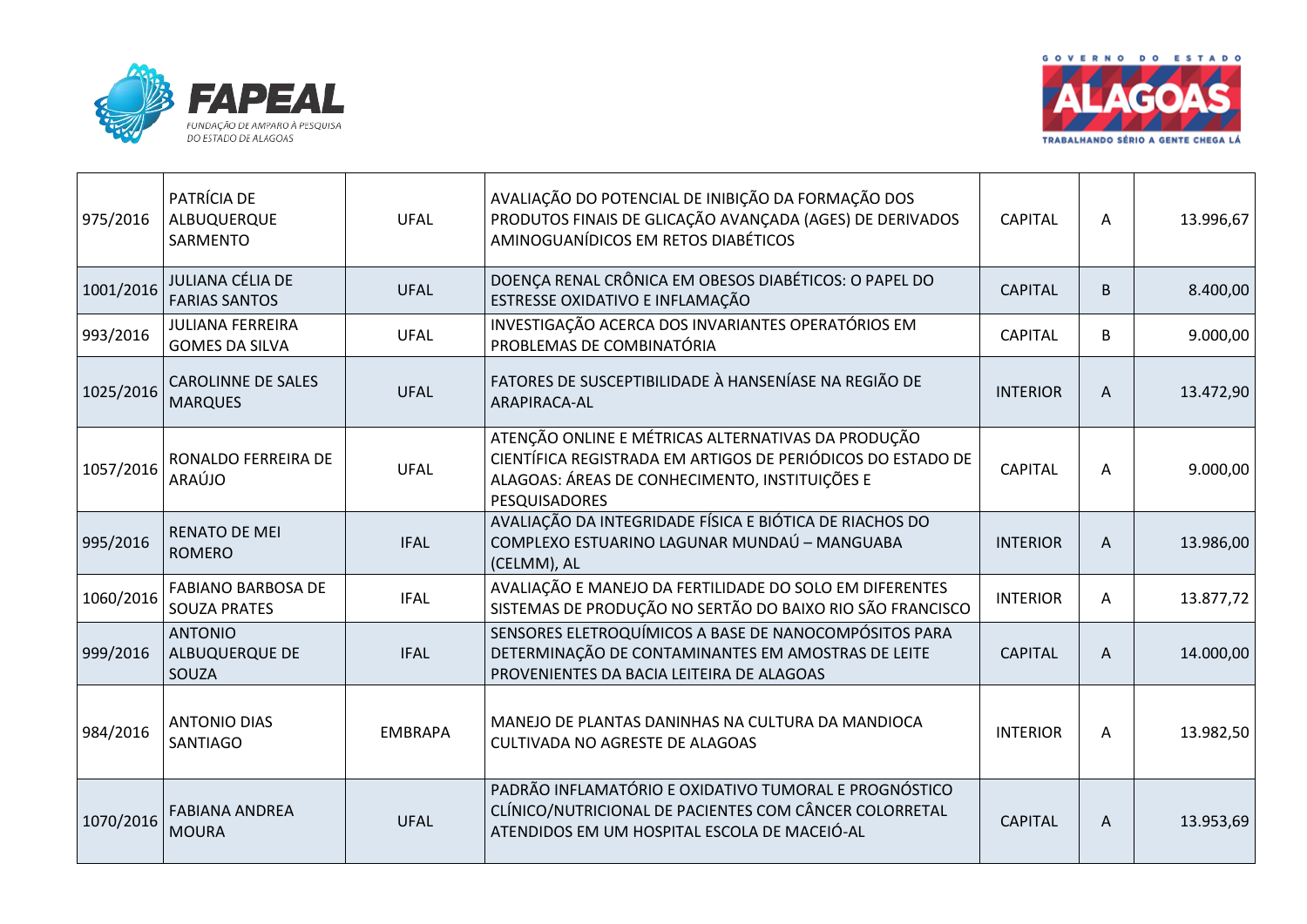



| 1024/2016 | <b>JOSÉ HENRIQUE</b><br>ARAÚJO LOPES DE<br>ANDRADE                     | <b>UFAL</b>    | MANIPULAÇÃO DE MICRO-PARTÍCULAS USANDO ONDAS<br>ESTACIONÉRIAS E FEIXES DE ULTRASSOM                                                                                                                     | <b>INTERIOR</b> | A | 12.947,20 |
|-----------|------------------------------------------------------------------------|----------------|---------------------------------------------------------------------------------------------------------------------------------------------------------------------------------------------------------|-----------------|---|-----------|
| 1000/2016 | <b>CARLOS ARTHUR</b><br>CARDOSO ALMEIDA                                | <b>UFAL</b>    | ESTUDOS FUNCIONAIS DE MIRNAS IN VITRO.                                                                                                                                                                  | <b>CAPITAL</b>  | A | 14.000,00 |
|           | <b>IBSEN MATEUS</b><br>1051/2016   BITTENCOURT SANTANA<br><b>PINTO</b> | <b>UFAL</b>    | COMPETÊNCIAS EM NEGÓCIOS SOCIAIS: ANÁLISE DE NARRATIVAS<br>DAS EXPERIÊNCIAS DE EMPREENDEDORES SOCIAIS DO ESTADO DE<br><b>ALAGOAS</b>                                                                    | <b>CAPITAL</b>  | A | 9.000,00  |
| 990/2016  | MARIA DANIELMA DOS<br><b>SANTOS REIS</b>                               | <b>UFAL</b>    | ESTUDO DA INFLUÊNCIA DO HORMÔNIO DO CRESCIMENTO EM<br>MACRÓFAGOS MURINOS NA IMUNOSENESCÊNCIA                                                                                                            | <b>CAPITAL</b>  | A | 13.989,85 |
| 997/2016  | <b>TASSIANO MAXWELL</b><br>MARINHO CÂMARA                              | <b>EMBRAPA</b> | SORGO SACARINO PARA PRODUÇÃO DE BIOENERGIA EM ALAGOAS:<br>PRODUTIVIDADE E QUALIDADE DA BIOMASSA EM DIFERENTES<br>ÉPOCAS E DENSIDADES DE PLANTIO E ESTIMATIVA DE VIABILIDADE<br>ECONÔMICA PARA O CULTIVO | <b>INTERIOR</b> | A | 13.671,00 |
|           | 1080/2016 ANDRÉ LAGE FREITAS                                           | <b>UFAL</b>    | HIPAAS: HUGE IMAGE PROCESSING-AS-A-SERVICE - UMA<br>PLATAFORMA DE COMPUTAÇÃO EM NUVEM PARA O<br>PROCESSAMENTO DE IMAGENS MUITO GRANDES                                                                  | <b>CAPITAL</b>  | A | 14.000,00 |
|           | LUCIANA DA<br>1009/2016 CONCEIÇÃO FARIAS<br>SANTANA                    | <b>UFAL</b>    | RAIO X DAS INSTITUIÇÕES POLÍTICAS EM ALAGOAS, COM ÊNFASE NO<br>PODER EXECUTIVO                                                                                                                          | <b>CAPITAL</b>  | A | 9.000,00  |
| 1085/2016 | <b>MARISSONIA DE</b><br>ARAUJO NORONHA                                 | <b>EMBRAPA</b> | GAMA DE HOSPEDEIROS DE CURVULARIA ERAGROSTIDIS E<br>EFICIÊNCIA DE PRODUTOS BIOLÓGICOS NO MANEJO DA QUEIMA DAS<br><b>FOLHAS DO INHAME</b>                                                                | <b>INTERIOR</b> | A | 14.000,00 |
|           | 1010/2016   KATIA SANTOS BEZERRA                                       | <b>UNEAL</b>   | AVALIAÇÃO DE CRESCIMENTO DA TILÁPIA, OREOCHROMIS<br>NILOTICUS, E TAMBAQUI, COLOSSOMA MACROPOMUM,<br>ALIMENTADOS COM FOLHA DE MANDIOCA DESIDRATADA.                                                      | <b>INTERIOR</b> | A | 13.139,46 |
| 1019/2016 | <b>ALINE CARDOSO</b><br><b>OLIVEIRA</b>                                | <b>UFAL</b>    | EXTRATO DE PRÓPOLIS VERMELHA NA DIETA DE OVINOS                                                                                                                                                         | <b>INTERIOR</b> | A | 13.982,50 |
| 1087/2016 | <b>CAROLYNY BATISTA</b><br><b>LIMA</b>                                 | <b>UFAL</b>    | SUBSTITUIÇÃO DO FARELO DE MILHO PELO FARELO DE PALMA NA<br>ALIMENTAÇÃO DE FRANGOS CAIPIRAS                                                                                                              | <b>INTERIOR</b> | A | 13.973,40 |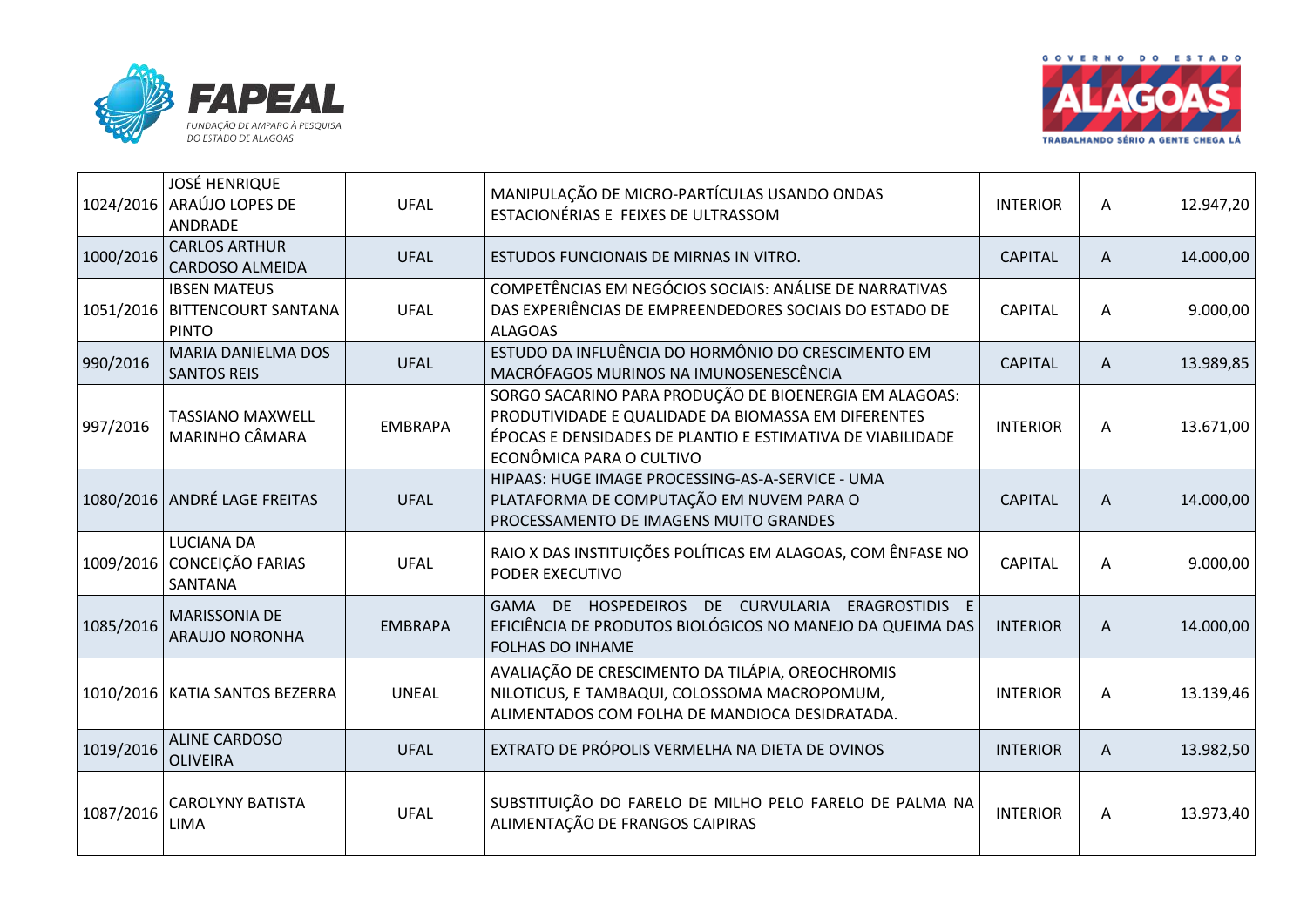



| 1090/2016 | <b>CIRLENE JEANE SANTOS</b><br><b>E SANTOS</b>      | <b>UFAL</b>    | PRÁTICAS AGROECOLOGICAS E A AGRICULTURA URBANA E PERI-<br>URBANA EM MACEIÓ: DIAGNÓSTICO, MAPEAMENTO E<br>CARACTERIZAÇÃO                                                    | <b>CAPITAL</b>  | A | 9.000,00  |
|-----------|-----------------------------------------------------|----------------|----------------------------------------------------------------------------------------------------------------------------------------------------------------------------|-----------------|---|-----------|
|           | 1040/2016   KEDES PAULO PEREIRA                     | <b>UFAL</b>    | METABOLISMO SANGUÍNEO E URINÁRIO EM OVINOS ALIMENTADOS<br>COM RESÍDUO DE MARACUJÁ EM SUBSTITUIÇÃO AO FENO DE<br><b>TIFTON</b>                                              | <b>INTERIOR</b> | A | 14.000,00 |
| 979/2016  | <b>FELIPE THIAGO</b><br><b>CALDEIRA DE SOUZA</b>    | <b>IFAL</b>    | SÍNTESE DE MATERIAIS CATALÍTICOS PARA PRODUÇÃO DE<br>NANOTUBOS DE CARBONO                                                                                                  | <b>INTERIOR</b> | A | 15.000,00 |
| 978/2016  | LIDIANE MARIA OMENA<br>DA SILVA LEÃO                | <b>UFAL</b>    | ESTUDO DAS PROPRIEDADES ELETRO-ÓPTICA DE CRISTAIS LÍQUIDOS<br>SOB AÇÃO DE CAMPO EXTERNO                                                                                    | <b>INTERIOR</b> | Α | 14.930,00 |
|           | 1043/2016   ADRIANA ÁVILA MOURA                     | <b>UFAL</b>    | ESPECTRO CLÍNICO, DIFERENCIAL SOROLÓGICO E ACHADOS<br>TOMOGRÁFICOS DE DE CRIANÇAS COM MICROCEFALIA ASSOCIADA À<br>INFECÇÃO PRESUMIDA POR ZIKA VÍRUS NOTIFICADAS EM ALAGOAS | <b>CAPITAL</b>  | A | 12.250,00 |
| 1034/2016 | <b>DANIELA SANTOS</b><br><b>ANUNCIACAO</b>          | <b>UFAL</b>    | SÍNTESE E CARACTERIZAÇÃO DE NANOPARTÍCULAS HÍBRIDAS PARA<br>AVALIAÇÃO DE SUAS POTENCIALIDADES EM DIFERENTES CULTIVOS<br><b>CELULARES</b>                                   | <b>CAPITAL</b>  | A | 14.000,00 |
| 1074/2016 | <b>ALYSSON WAGNER</b><br><b>FERNANDES DUARTE</b>    | <b>UFAL</b>    | LIQUENS DO AMBIENTE ANTÁRTICO COMO FONTE DE FUNGOS DE<br><b>INTERESSE BIOTECNOLÓGICO</b>                                                                                   | <b>INTERIOR</b> | A | 13.662,60 |
| 1081/2016 | <b>ILKA DO AMARAL</b><br>SOARES                     | <b>UNCISAL</b> | DECLÍNIO DO RECONHECIMENTO DE FALA EM CONDIÇÕES DE<br>ESCUTA DIFÍCIL RELACIONADO À IDADE - CONTRIBUIÇÕES DE<br>FATORES AUDITIVOS E NÃO-AUDITIVOS                           | <b>CAPITAL</b>  | Α | 13.930,00 |
| 1038/2016 | ANDRÉA CARLA<br><b>GUIMARÃES DE PAIVA</b>           | <b>UFAL</b>    | ATIVIDADE REPRODUTIVA DE PEIXES, PROVENIENTES DA PESCA<br>ARTESANAL, NA RESEX MARINHA LAGOA DO JEQUIÁ, ALAGOAS.                                                            | <b>INTERIOR</b> | Α | 15.000,00 |
| 1042/2016 | <b>JUSSARA ALMEIDA DE</b><br><b>OLIVEIRA BAGGIO</b> | <b>UNIT</b>    | INFLUÊNCIA DA SUBJETIVA VISUAL VERTICAL NA DISTRIBUIÇÃO DE<br>PESO NA POSTURA SENTADA E EM PÉ DE PACIENTES COM ACIDENTE<br><b>VASCULAR CEREBRAL</b>                        | <b>CAPITAL</b>  | B | 8.365,00  |
| 992/2016  | <b>CRISTIANE MONTEIRO</b><br><b>DA CRUZ</b>         | <b>CESMAC</b>  | ESTUDO DO POTENCIAL CITOTÓXICO DE FRAÇÕES BIOATIVAS DE<br>ESPÉCIE DA MATA ATLÂNTICA                                                                                        | <b>CAPITAL</b>  | A | 13.937,70 |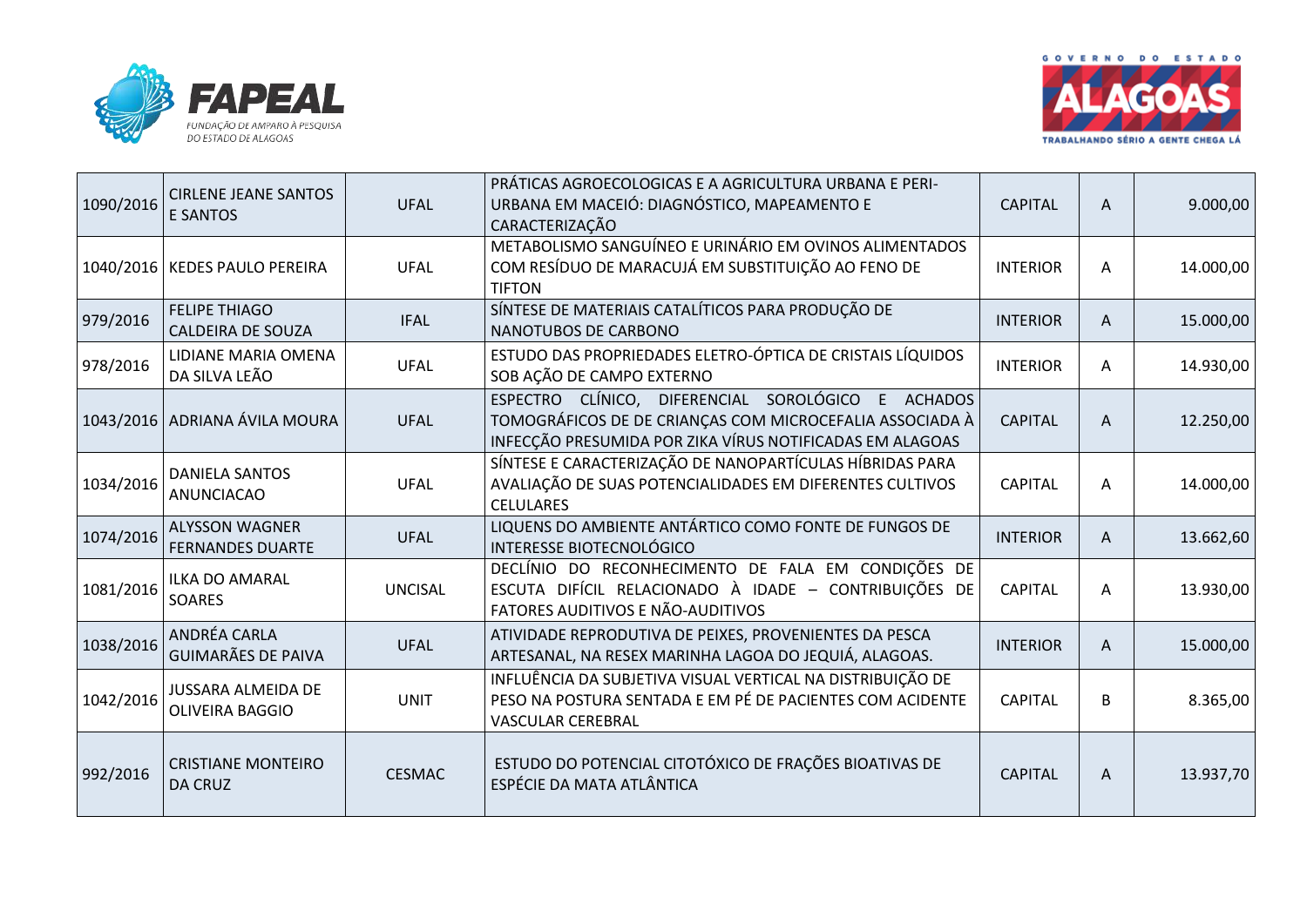



| 930/2016  | <b>EDJANE VIEIRA PIRES</b>                                          | <b>UNEAL</b> | AVALIAÇÃO DA ATIVIDADE ALELOPÁTICA DE ESPÉCIES DE PLANTAS<br>DE OCORRÊNCIA NO ESTADO DE ALAGOAS                                                                                                             | <b>INTERIOR</b> | Α                         | 14.000,00 |
|-----------|---------------------------------------------------------------------|--------------|-------------------------------------------------------------------------------------------------------------------------------------------------------------------------------------------------------------|-----------------|---------------------------|-----------|
| 1029/2016 | <b>WILLAMYS CRISTIANO</b><br><b>SOARES SILVA</b>                    | <b>UFAL</b>  | PROPRIEDADES DE DIFRAÇÃO DE FEIXES DE LUZ COM MOMENTO<br><b>ANGULAR ORBITAL</b>                                                                                                                             | <b>INTERIOR</b> | A                         | 13.999,10 |
| 1023/2016 | <b>CÍCERO GOMES DOS</b><br><b>SANTOS</b>                            | <b>UFAL</b>  | UTILIZAÇÃO DE STYLOSANTHES SPP. (FABACEAE) NA RECUPERAÇÃO<br>DE SOLOS DEGRADADOS E ADUBAÇÃO VERDE NA AGRICULTURA<br>SUSTENTÁVEL EM REGIÕES SEMIÁRIDAS DO AGRESTE E SERTÃO DE<br><b>ALAGOAS</b>              | <b>INTERIOR</b> | A                         | 14.000,00 |
| 1078/2016 | SÍLVIA HELENA<br><b>CARDOSO</b>                                     | <b>UFAL</b>  | EXPLORAÇÃO SINTÉTICA E INVESTIGAÇÃO DO POTENCIAL<br>FOTOPROTETOR E ANTITUMORAL DE PEQUENAS MOLÉCULAS<br><b>ORGÂNICAS</b>                                                                                    | <b>INTERIOR</b> | A                         | 14.000,00 |
| 981/2016  | <b>DIÓGENES MENESES</b><br><b>DOS SANTOS</b>                        | <b>UFAL</b>  | MICROCHIP ELETROFORESE HÍBRIDO PDMS/VIDRO COM DUPLO-<br>CANAL INTEGRADO À DETECÇÃO ELETROQUÍMICA COM DUPLO-<br>ELETRODO PARA SEPARAÇÃO E MONITORAMENTO DE PESTICIDAS<br>EM ÁGUAS NATURAIS, SIRIS E CAMARÃO. | <b>INTERIOR</b> | A                         | 15.000,00 |
|           | <b>FERNANDO MEIRELES</b><br>1018/2016 MONEGALHA<br><b>HENRIQUES</b> | <b>UFAL</b>  | TEMPO E ACONTECIMENTO NA FILOSOFIA CONTEMPORÂNEA                                                                                                                                                            | <b>CAPITAL</b>  | B                         | 8.000,00  |
|           | 1069/2016   FLAVIA JORGE DE LIMA                                    | <b>UFAL</b>  | PROCESSOS SUPERFICIAIS ATUAIS E QUATERNÁRIOS DA PAISAGEM<br>GEOMORFOLÓGICA: UMA ANÁLISE A PARTIR DOS DEPÓSITOS<br>ALÚVIO-COLUVIAIS DO MACIÇO DE ÁGUA BRANCA E SEU ENTORNO,<br>SEMIÁRIDO DE ALAGOAS          | <b>INTERIOR</b> | Α                         | 14.832,00 |
|           | 1083/2016   RICARDO SILVA PORTO                                     | <b>UFAL</b>  | SINTESE DE DERIVADOS DE TIOFENO-PIRROL-TIOFENO SUBSTITUÍDOS<br>COM COMPOSTOS FLURESCENTES PARA APLICAÇÃO EM<br>DISPOSITIVOS OPTOELETRÔNICOS                                                                 | <b>CAPITAL</b>  | $\sf B$                   | 8.204,00  |
| 998/2016  | <b>KAROLINE ALVES DE</b><br><b>MELO MORAES</b>                      | <b>UFAL</b>  | ANÁLISE DE DESEMPENHO NO ESTADO FRESCO DO CONCRETO<br>AUTOADENSÁVEL LEVE PARA PRODUÇÃO DE PAINÉIS DE VEDAÇÃO                                                                                                | <b>CAPITAL</b>  | Α                         | 11.620,00 |
| 934/2016  | NATALLYA DE ALMEIDA<br><b>LEVINO</b>                                | <b>UFAL</b>  | ANÁLISE DO IMPACTO DO CUSTO DA ÁGUA NA CADEIA DE<br>MELANCIA, MILHO E SORGO DOS USUÁRIOS DO CANAL DO SERTÃO                                                                                                 | <b>CAPITAL</b>  | $\boldsymbol{\mathsf{A}}$ | 9.000,00  |